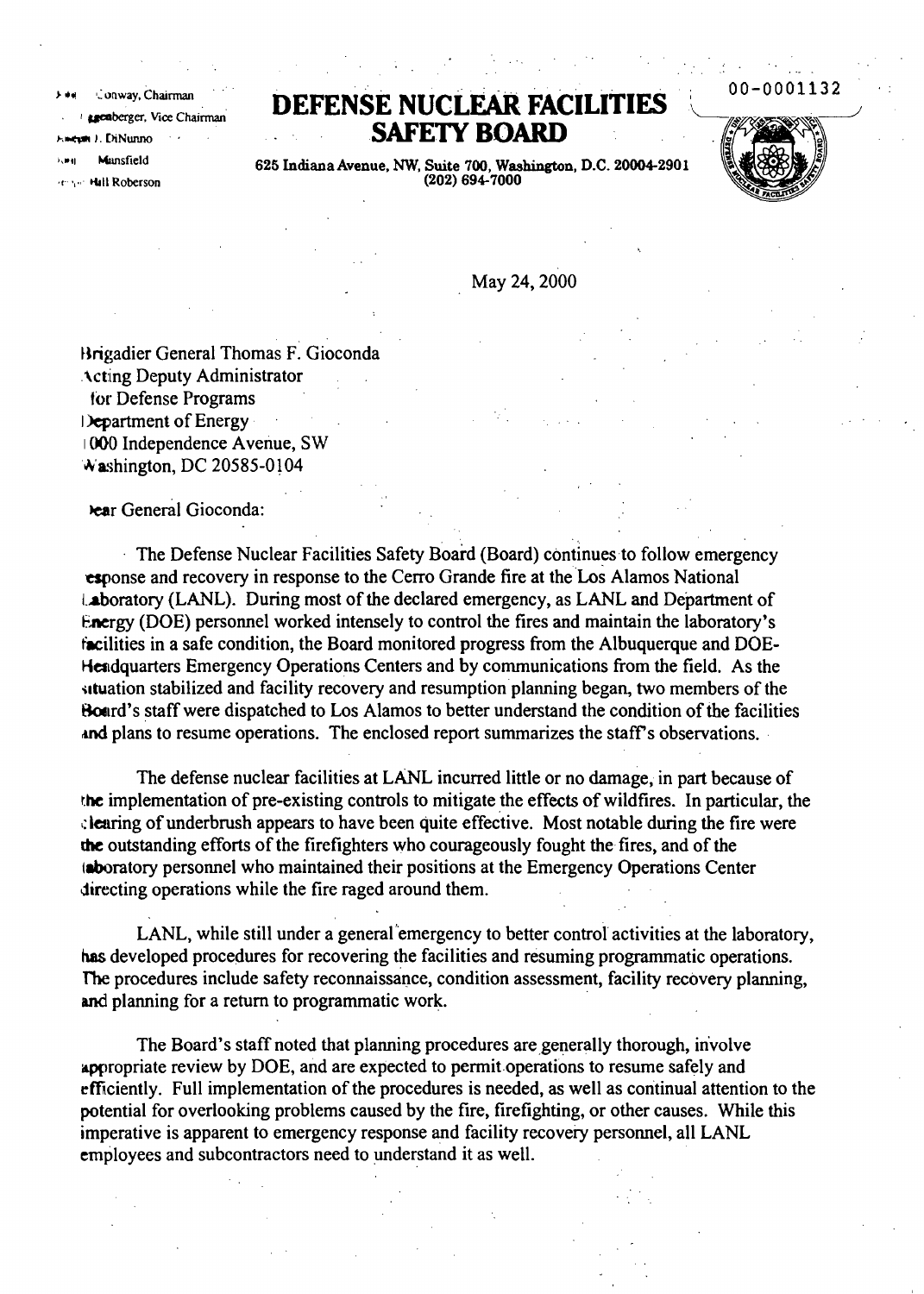**Higadier General Thomas F. Gioconda** 

In its observations of the responses of DOE and its contractors to the Cerro Grande fire, the Board's staff noted exceptionally high worker morale and a commendable level of professionalism, competence, and commitment to safety.

Sincerely,

John T. Conway Chairman

Lieneral Eugene Habiger Mr. Mark B. Whitaker, Jr.

#### *i* nclosure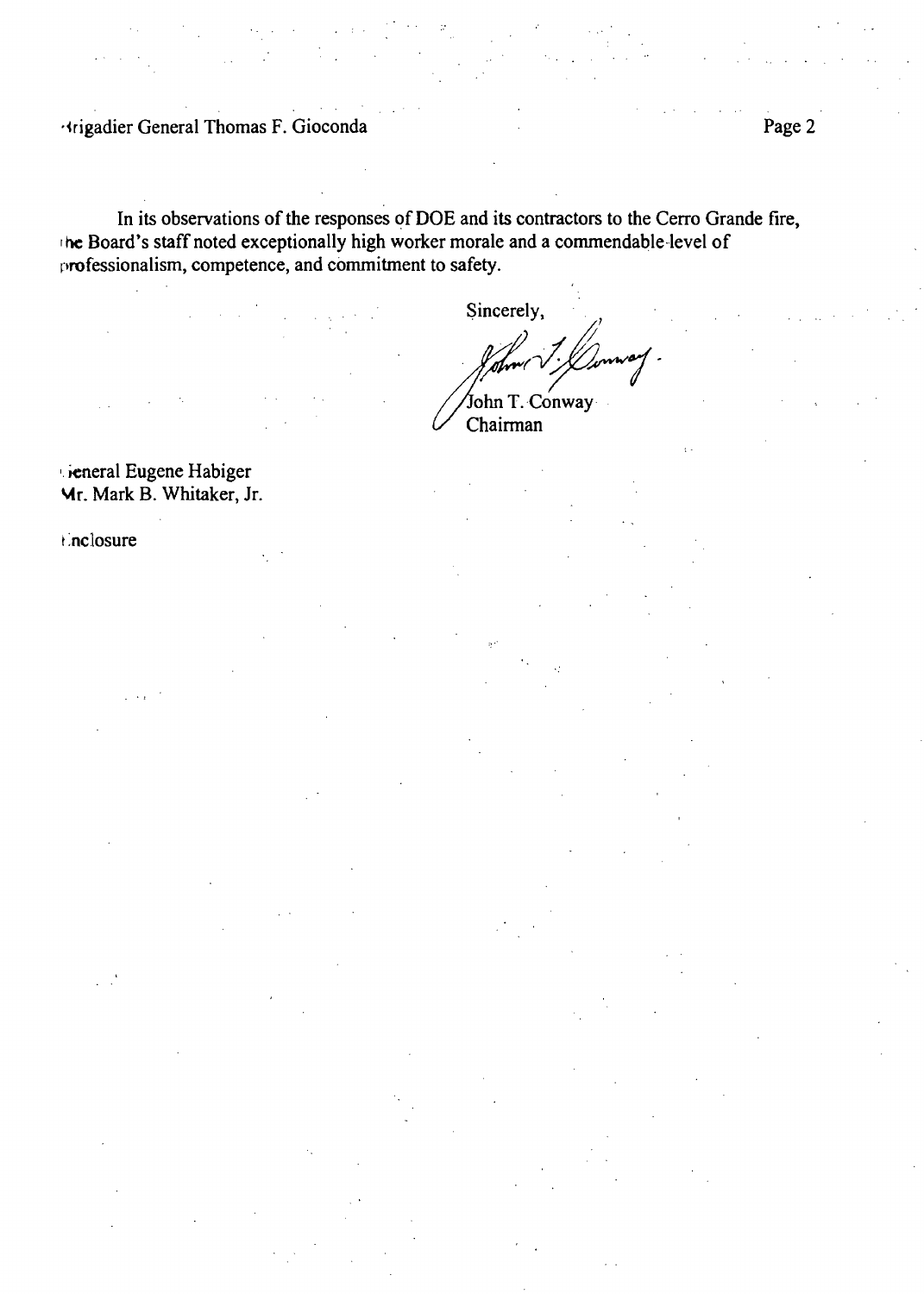# 0 0 1 1 3 2

### DEFENSE NUCLEAR FACILITIES SAFETY BOARD

### **Staff Issue Report**

May 23, 2000

~EMORANDUM FOR: J. K. Fortenberry, Technical Director I: OPIES: Board Members ROM: A. Jordan D. Thompson' SUBJECT: Recovery of Los Alamos National Laboratory from Cerro Grande Fire

This report describes recovery plans of the Los Alamos National Laboratory (LANL) Individual the Cerro Grande fire. It also provides comments on the response to the emergency by  $\overline{ }$ 'he Department of Energy (DoE) and LANL. This report is based on observations by Defense ~uclear Facilities Safety Board (Board) staff members J. Blackman at the Albuquerque  $t$ . mergency Operations Center (EOC) and A. Jordan at the DOE-Headquarters EOC during the  $\epsilon$ . eriod May 8-15, 2000. The discussion of recovery plans is based on on-site observations by  $\lambda$  Jordan and D. Thompson during May 19–20, 2000.

Introduction. The Cerro Grande fire began on May 4, 2000, at the Bandelier National Monument southwest of LANL. On May 7, 2000, at 6:47 p.m., LANL declared an emergency in 'elponse to the fire. Approximately 50,000 acres was eventually burned, and about 270 twellings housing more than 400 family units were destroyed. A portion of the 43 square miles of the laboratory received some fire damage. Some temporary structures, such as trailers, were destroyed. However, no significant damage has been identified at any defense nuclear facility. In some places at LANL, clearing of underbrush as an ongoing program mitigated fire damage. During the emergency response, line management responsibilities shifted from the normal In reganizational structure to the emergency management team headed by the Emergency Director Deputy Director, LANL).

Lessons-learned assessments concerning emergency response are under way by both DOE and LANL. The Board's staff notes that it would have been quite useful to have better maps at both the Albuquerque and DOE-Headquarters EOCs. ·Particularly useful would have been the "Fire Progression History" map that was prepared at the Incident Command Center and Initially was not available even at the LANL EOC.

For the most part, the comments below address the facility and program recovery process designed to ensure that any damage is appropriately assessed and repaired, and that resumption of operations occurs safely. '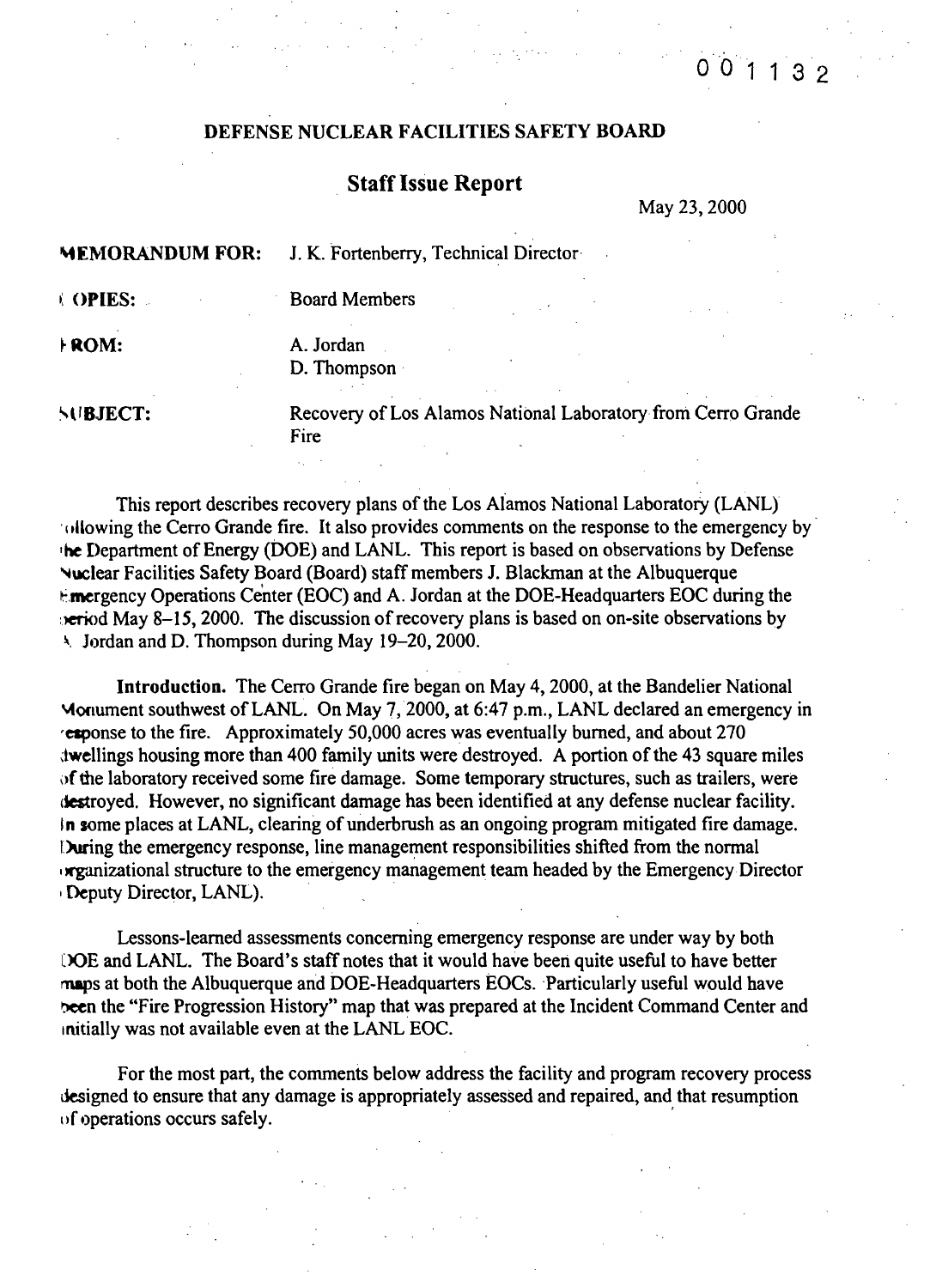Resumption of Facility Activities. A decision was made by the Emergency Director to mplement recovery activities in two phases: preparation for facility recovery and reoccupation, md resumption of programmatic operations. In cases in which the facility and programmatic activities are closely linked, such as the Technical Area-55 Plutonium Facility, preparation for resumption of programmatic operations is being integrated with the final steps of facility 'ecovery.

 $\frac{1}{2}$  ,  $\frac{1}{2}$ 

*Facility Recovery and Reoccupation-"*To initiate planning for facility recovery, the Emergency Director established the Facility Recovery Center. The Center is headed by the Facility Recovery Manager, who is normally the deputy director of the Facility and Waste Operations Division. All 18 Facility Managers are members of the Facility Recovery Center, supported by appropriate staff members. DOE also assigned personnel to support this effort.

The facility recovery planning process includes prioritizing the order of facility recovery, .onducting safety reconnaissance, performing condition assessments, developing facility recovery plans, completing recovery operations, and determining facility readiness for reoccupancy. Specific high-level procedures have been prepared by the Facility Recovery Center for each step leading to facility reoccupancy. It should be noted that facility reoccupancy does not mean resumption of operations. The Board's staff reviewed facility recovery planning netivities, including the associated procedures.

Safety reconnaissance consists of an initial entry into a facility or group of facilities to l.ooduct a visual assessment of any obvious safety hazards resulting from fire, fire fighting netivities, or other causes. It addresses utilities; industrial hazards; and observable damage to structures, systems, and components.

A condition assessment is an entry or series of entries conducted to assess the overall  $\omega$ **ondition of a facility and the operation of its systems.** A condition assessment may require starting a system so that the functionality of system components can be assessed.

A facility recovery plan describes the process of restoring a facility to a condition in which it (1) meets appropriate requirements, including, as applicable, authorization basis  $r$ **equirements; and (2) makes the facility ready to support programmatic activities.** The plan does oot describe or authorize the resumption of programmatic activities that are to be conducted  $\blacktriangleright$  within the facility.

For Hazard Category 2 and 3 nuclear facilities, radiological facilities, and moderate and nigh-hazard non-nuclear facilities, both the Facility Recovery Manager and a DOE Facility Representative must approve the facility recovery plans and the recovery report documenting implementation of the plans. At least seven DOE individuals were brought in from other sites to **ASSET 488.** In this process. Upon approval of the recovery report, the Facility Recovery Manager will declare the facility ready for reoccupation and will issue a declaration-of-readiness lnemorandum.

2